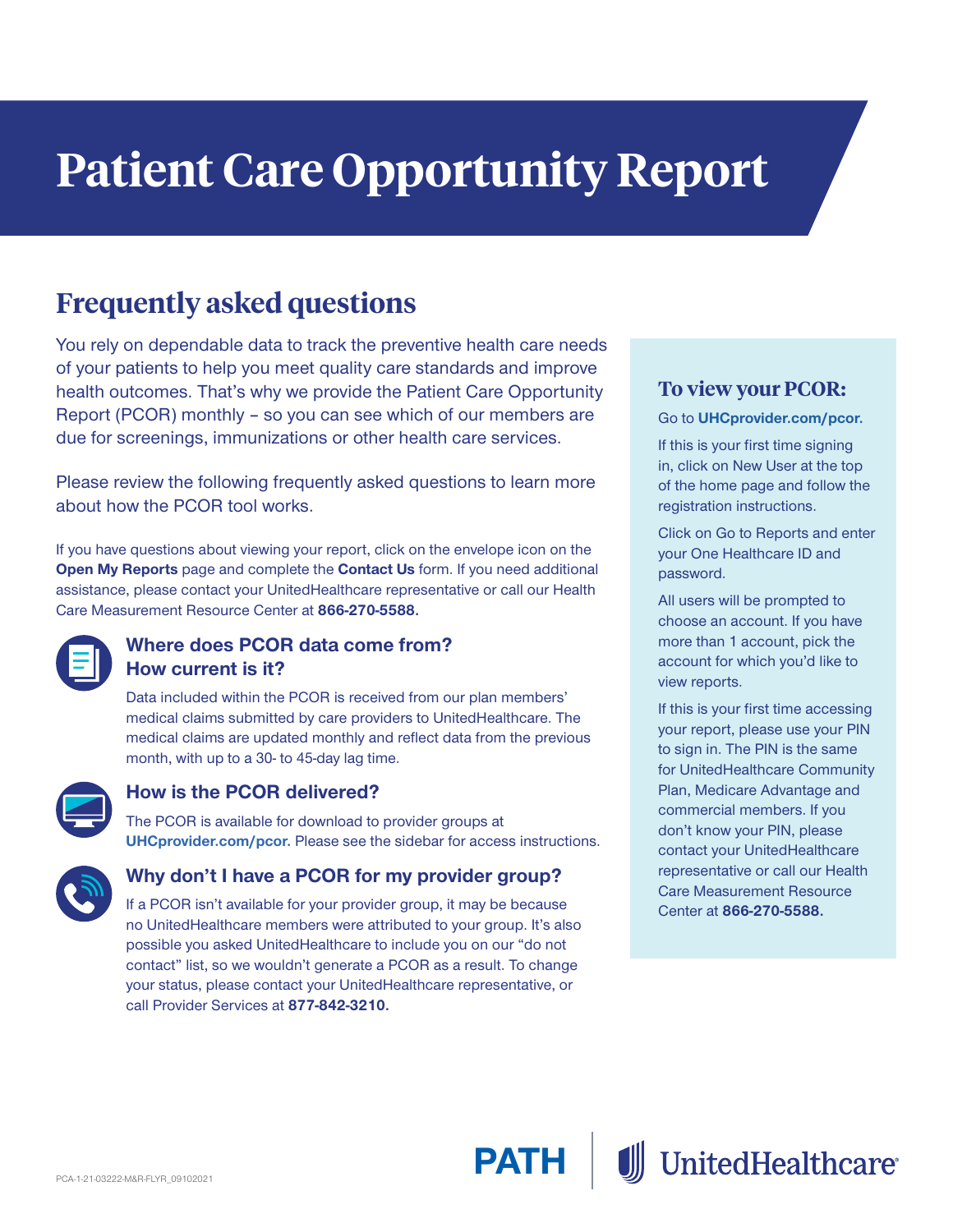

### **Why doesn't one of my care providers show up in my provider group's PCOR?**

#### This can occur if:

- The care provider is new to the group it can take time to add them to the report
- No UnitedHealthcare members were attributed to the care provider
- No claims were submitted from that care provider



#### **Why is a care provider who is no longer in my provider group still displaying on my PCOR?**

This can happen if our plan member has historical claims within the previous 12 months associated with that care provider. Another possibility is that our plan member hasn't been attributed to a new care provider within your group.



#### **How do I change my provider group association?**

Please contact your UnitedHealthcare representative to be removed from a provider group and changed to a new group. You can also call Provider Services at **877-842-3210.**



#### **How is my PCOR Member Roster determined?**

Most commonly, members on your PCOR have chosen or been assigned to a primary care provider from your practice. These members can be identified with an "A" in the 'Assigned or Rendered' field.

Due to variability of primary care provider assignment requirements, and enrollment processes across Medicare plans, we may also use claims history to determine the most likely physician to best address a member's care. These members can be identified with an "R" in the 'Assigned or Rendered' field.

A primary care provider is preferred within the rendering logic, but a specialist acting as a primary care provider can also be chosen if no other provider is found in claims history.

If you have any questions regarding why a specific member was included in your roster or feel a member was included in error, please contact your Optum or UnitedHealthcare representative.



#### **Why is my patient who is no longer a UnitedHealthcare member still showing on my PCOR?**

The PCOR's active membership is determined by the enrollment file. Our plan members will be included on the report until they're removed from the file.



#### **Why would a member from 1 state appear on a PCOR for another state?**

In this situation, our plan member may have seen a primary care provider in another state within the last 15- 24 months, but hasn't visited their primary care provider in their primary state of residence since that visit. The member may then appear on the PCOR for the physician in the other state because the report compiles data from the past 24 months.